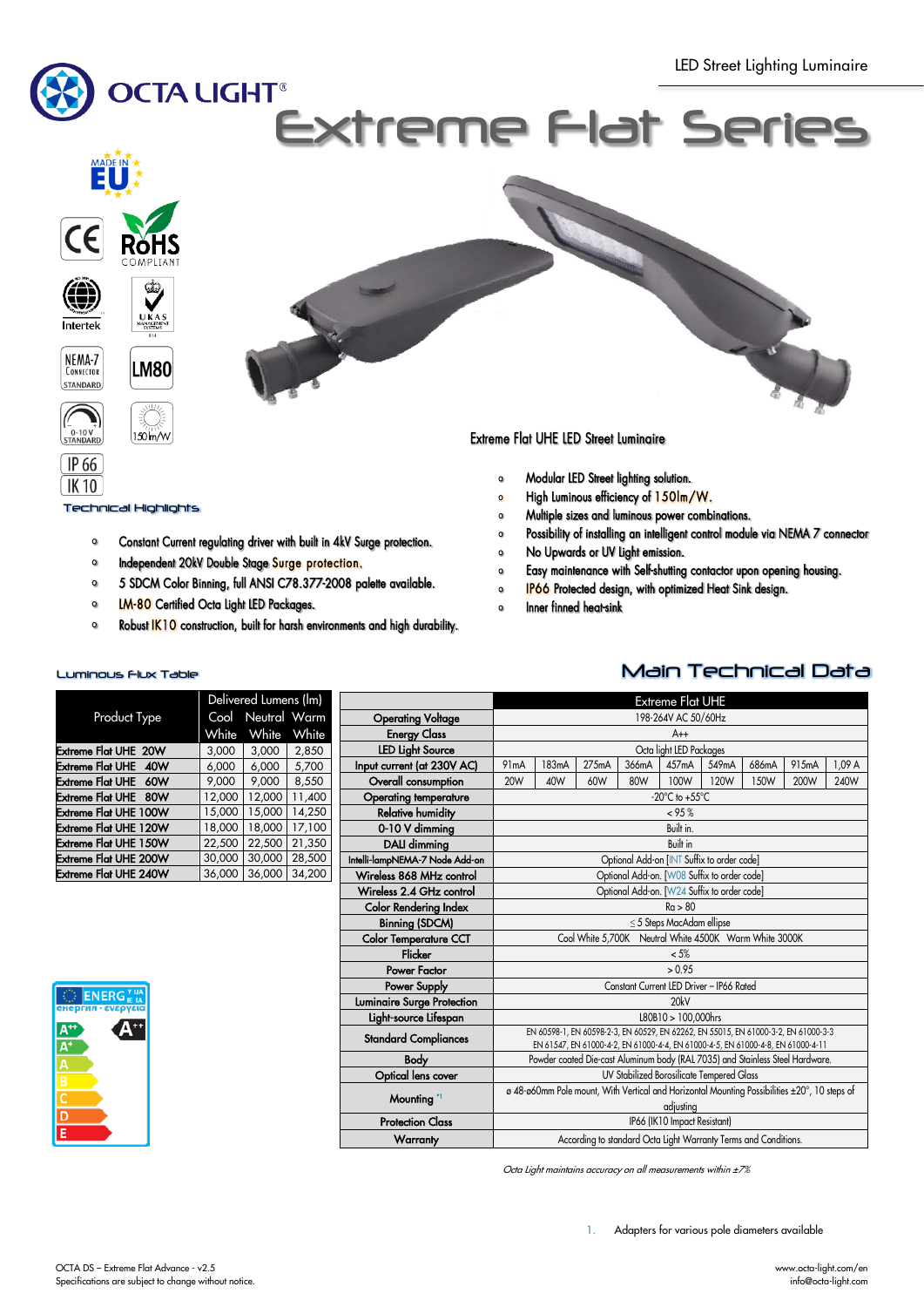

# XTF UHE WWW Y 8CC OPT

| Table I — Product Code Values |                                                      |                                                                                                          | Product<br>Code         | <b>UHE</b><br>Series | Wattage<br>See Table 1            | Optical<br>Code                                                                                        | CRI & CCT<br>See Table 1 | Add-ons<br>See Table 1 |  |
|-------------------------------|------------------------------------------------------|----------------------------------------------------------------------------------------------------------|-------------------------|----------------------|-----------------------------------|--------------------------------------------------------------------------------------------------------|--------------------------|------------------------|--|
| Product<br><b>XTF</b>         | Series Code<br><b>UHE</b>                            | <b>Rated Power</b><br><b>WWW</b>                                                                         | Optic Code              | <b>CRI</b><br>8      | <b>CCT</b><br>CC                  | Option codes                                                                                           |                          |                        |  |
| <b>XTF</b><br>Extreme<br>Flat | <b>UHE</b><br>Ultra High<br>Efficiency<br>$150$ lm/W | 020:20W<br>040:40W<br>060:60W<br>080:80W<br>100:100W<br>120:120W<br>150:150W<br>200 : 200W<br>240 : 240W | A<br>$\sf{B}$<br>Ċ<br>D | 8: Ra > 80           | 57:57000K<br>45:4500K<br>30:3000K | INT: Intellilamp NEMA 7 Node Add-on<br>W08: Wireless 868 MHz control<br>W24 : Wireless 2.4 GHz control |                          |                        |  |

ı.

Code: XTFUHE120A830

Extreme Flat UHE 150lm/W Street Luminaire – 120W – Optical Distribution A – CRI Ra > 80 – 3000K CCT.

## Table 2 – Optical Distribution Curves